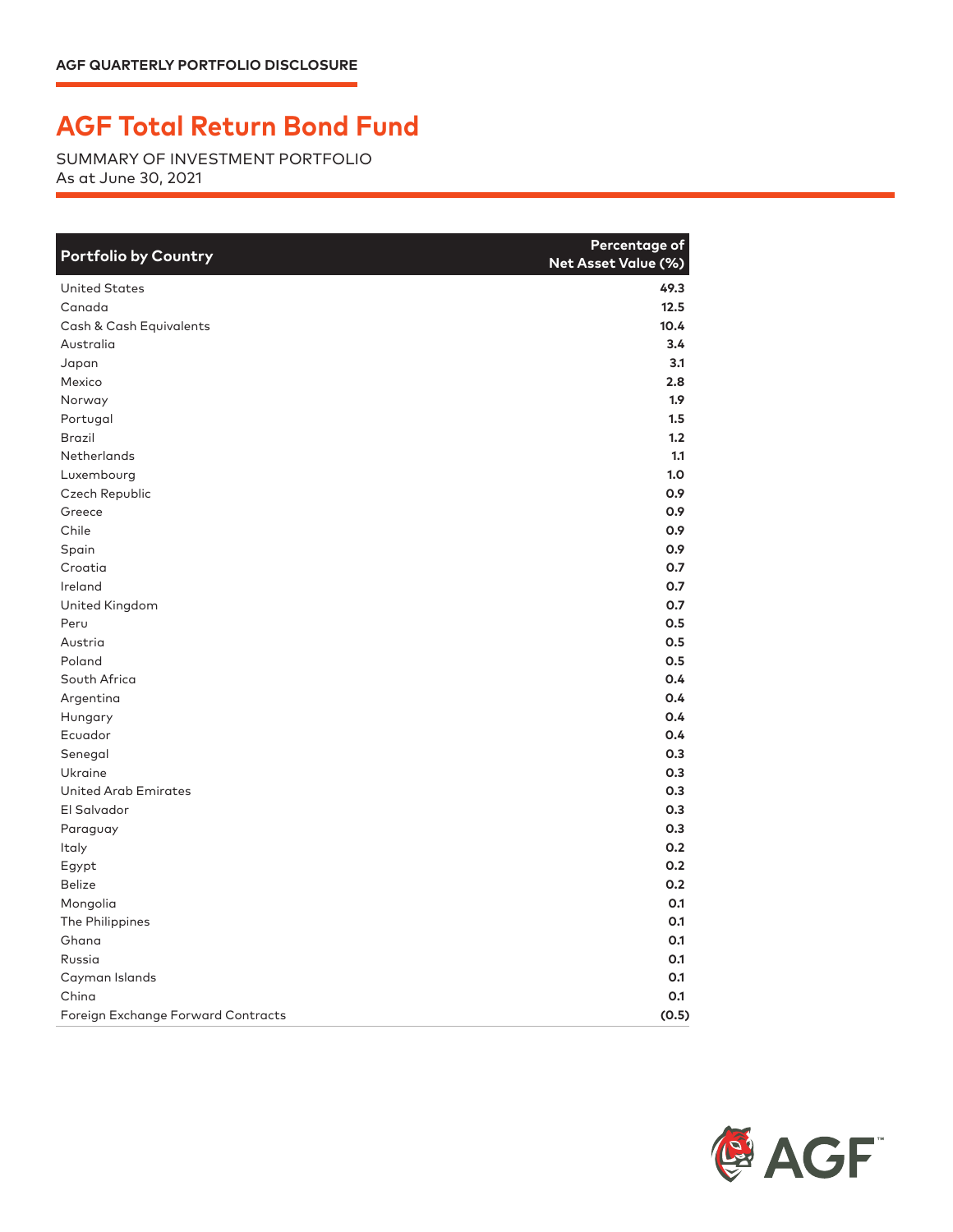## **AGF Total Return Bond Fund (continued)**

SUMMARY OF INVESTMENT PORTFOLIO As at June 30, 2021

| <b>Portfolio by Sector</b>         | Percentage of<br><b>Net Asset Value (%)</b> |
|------------------------------------|---------------------------------------------|
| Government Bonds                   | 39.0                                        |
| High Yield Bonds                   | 16.2                                        |
| Corporate Bonds                    | 15.7                                        |
| Cash & Cash Equivalents            | 10.4                                        |
| <b>Emerging Markets Bonds</b>      | 10.3                                        |
| <b>Supranational Bonds</b>         | 2.9                                         |
| <b>Fixed Income Funds</b>          | 1.5                                         |
| Government Guaranteed Investments  | 1.4                                         |
| ETFs - United States Equity        | 1.0                                         |
| <b>Provincial Bonds</b>            | 0.5                                         |
| Financials                         | 0.4                                         |
| <b>Utilities</b>                   | 0.3                                         |
| Energy                             | 0.1                                         |
| <b>Term Loans</b>                  | 0.0                                         |
| <b>Health Care</b>                 | 0.0                                         |
| <b>Communication Services</b>      | 0.0                                         |
| Foreign Exchange Forward Contracts | (0.5)                                       |

| <b>Portfolio by Asset Mix</b>      | Percentage of<br><b>Net Asset Value (%)</b> |
|------------------------------------|---------------------------------------------|
| United States Fixed Income         | 48.3                                        |
| International Fixed Income         | 27.5                                        |
| Cash & Cash Equivalents            | 10.4                                        |
| Canadian Fixed Income              | 10.2                                        |
| Canadian Equity                    | 2.3                                         |
| United States Equity               | 1.0                                         |
| Foreign Exchange Forward Contracts | (0.5)                                       |

| Portfolio by Credit Rating" | Percentage of<br>Net Asset Value (%) |
|-----------------------------|--------------------------------------|
| <b>AAA</b>                  | 35.2                                 |
| AA                          | 1.9                                  |
| A                           | 22.2                                 |
| <b>BBB</b>                  | 10.4                                 |
| <b>BB</b>                   | 9.6                                  |
| B                           | 8.7                                  |
| CCC                         | 3.1                                  |
| C                           | 0.3                                  |
| D                           | 0.4                                  |
| Not Rated                   | 4.9                                  |